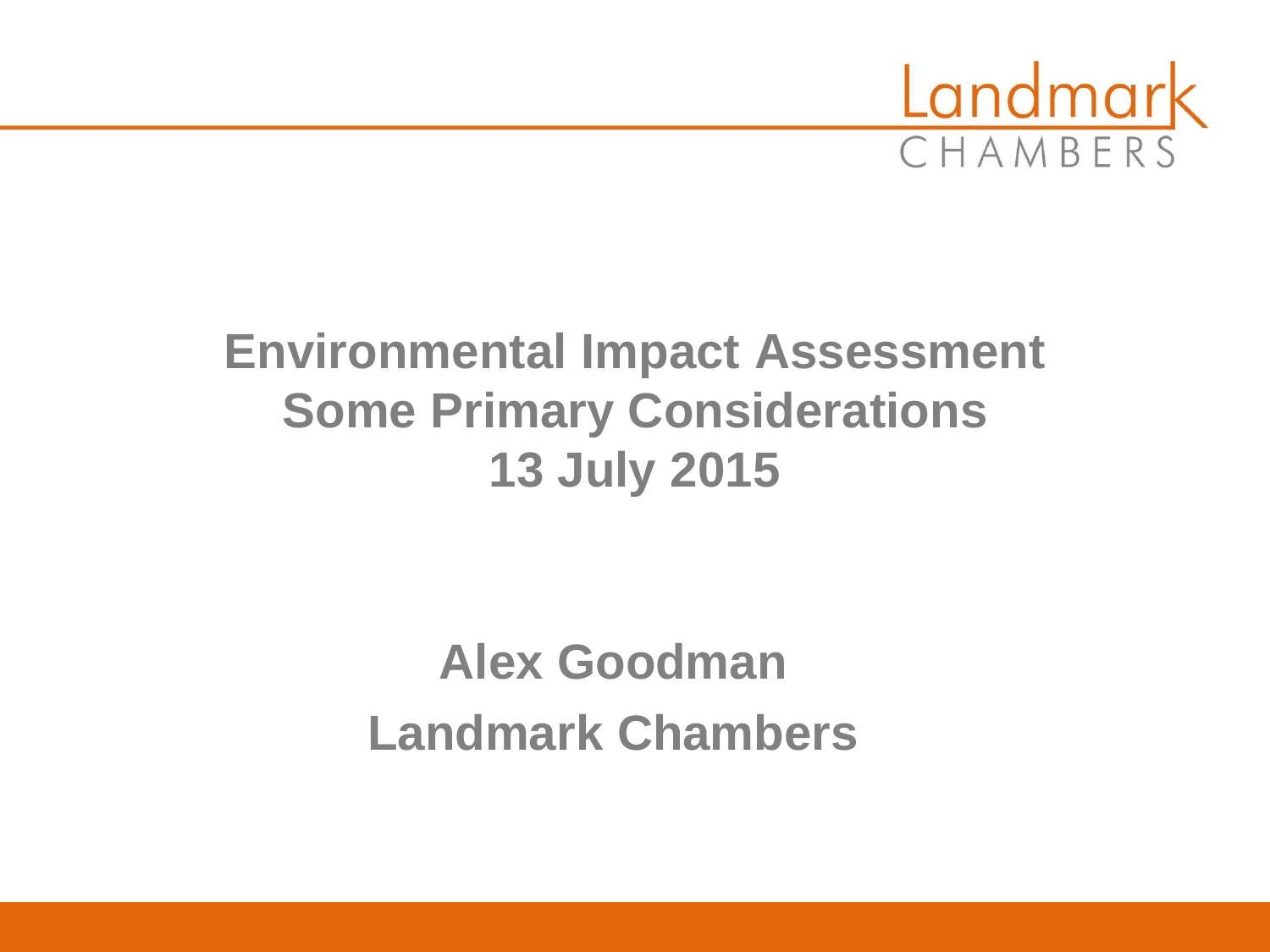### **Scope**

- Recent developments in practice and procedure in High Court claims raising EIA issues.
- Consider the main preliminary considerations for Claimants when bringing a claim and for Defendants/developers when defending a claim.
- 5 main issues and how they have manifested in recent EIA cases.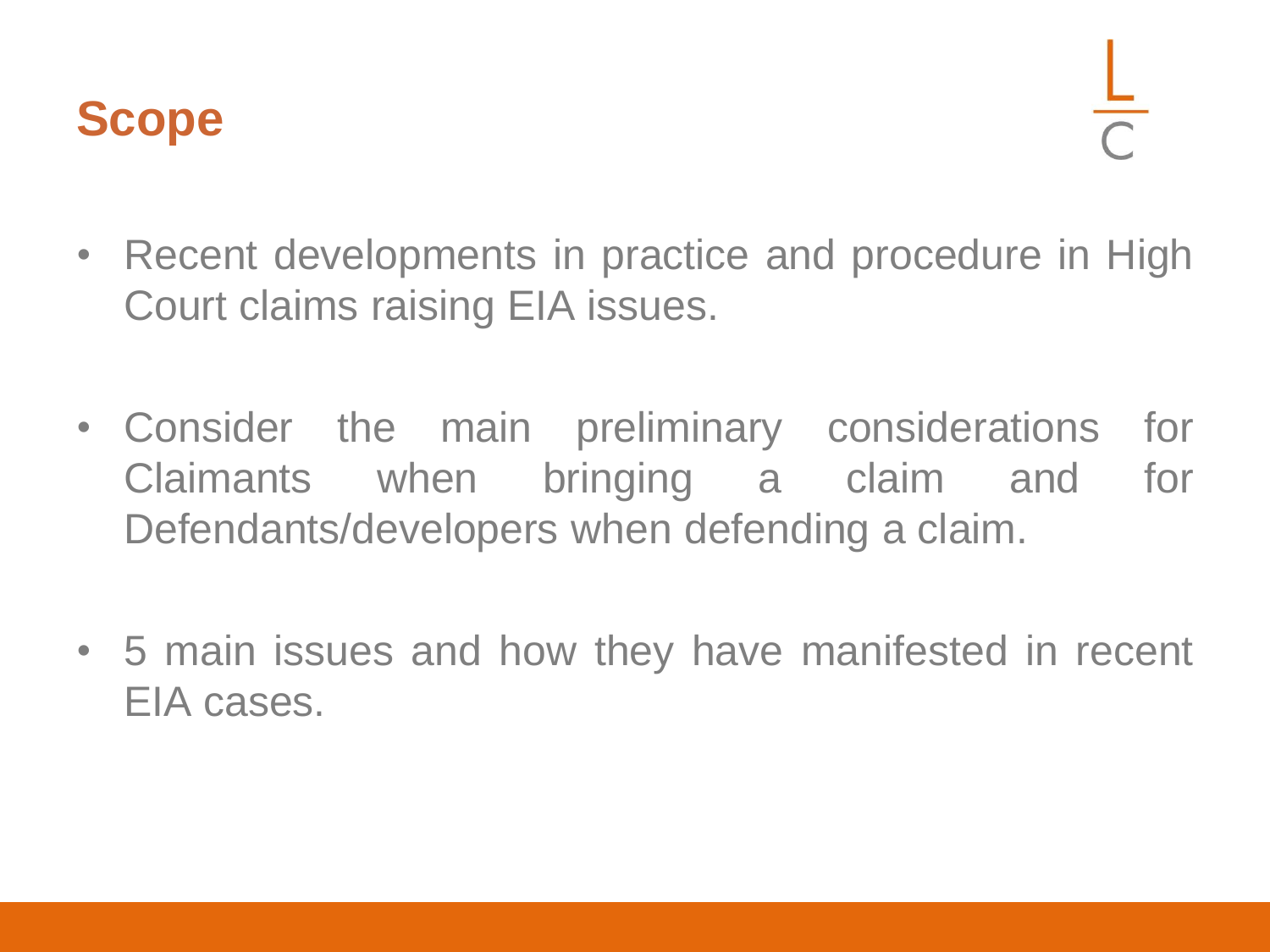## **Scope (2)**

- **1. Standing**: Can this Claimant bring a claim? Individuals; unincorporated associations; companies; NGOs, local authorities: all give rise to different considerations.
- **2. Timing :** Is the Claim too late? Has there been delay? Is time extendable? Is the claim premature? Which procedure- JR, s.288/289?
- **3. Costs:** Funding the claim; costs protection and its scope; protective costs orders; whether case is an Aarhus case.
- **4. Merits:** Totally without merit?
- **5. Target**: Is the claim directed at the right target- screening direction or planning permission?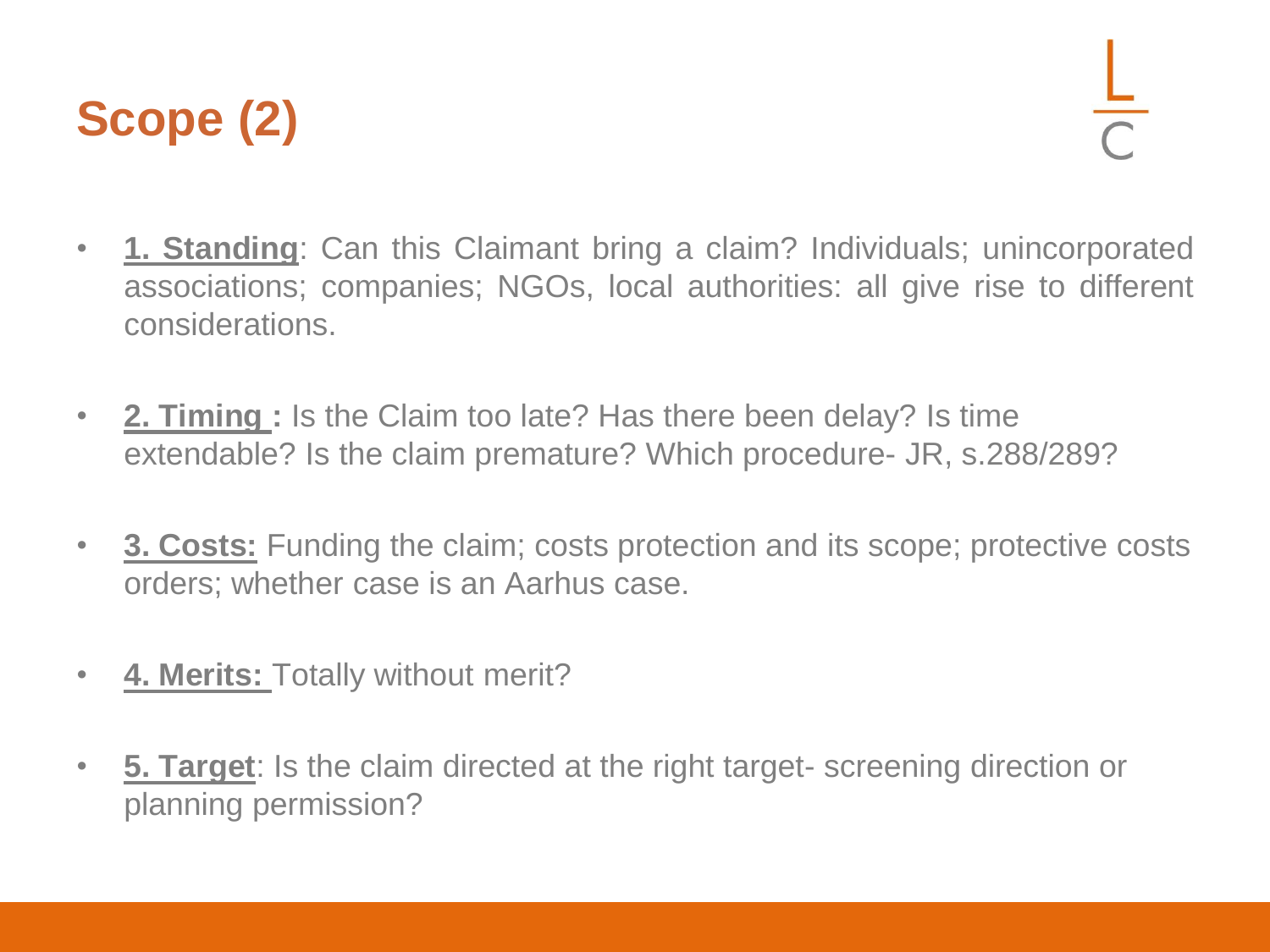# **Standing: Who can bring a High Court EIA claim?**

- **Individuals** usually local residents or campaigners eg Lady Berkeley.
- **Local authorities-** eg. *R (Luton Borough Council v Central Bedfordshire Council* [2015] EWCA Civ 537 (note Aarhus rules).
- **NGOs** eg *R (Forest of Dean (Friends of the Earth v Forest of Dean District Council* [2015] EWCA Civ 683.
- **Companies-** Commercial rivalry: see *R (Commercial Estates Group Ltd v SSCLG* [2015] J.P.L. 351 in which Stuart Smith J referred at [44] back to *R (The Noble Organisation) v Thanet District Council* [2004] EWCA Civ 782 at [68] where Auld LJ said that applications such as this, which may be characterised as part of a commercial struggle between rival developers, "should be subject to rigorous examination by the single judge at the permission stage of a claim for judicial review."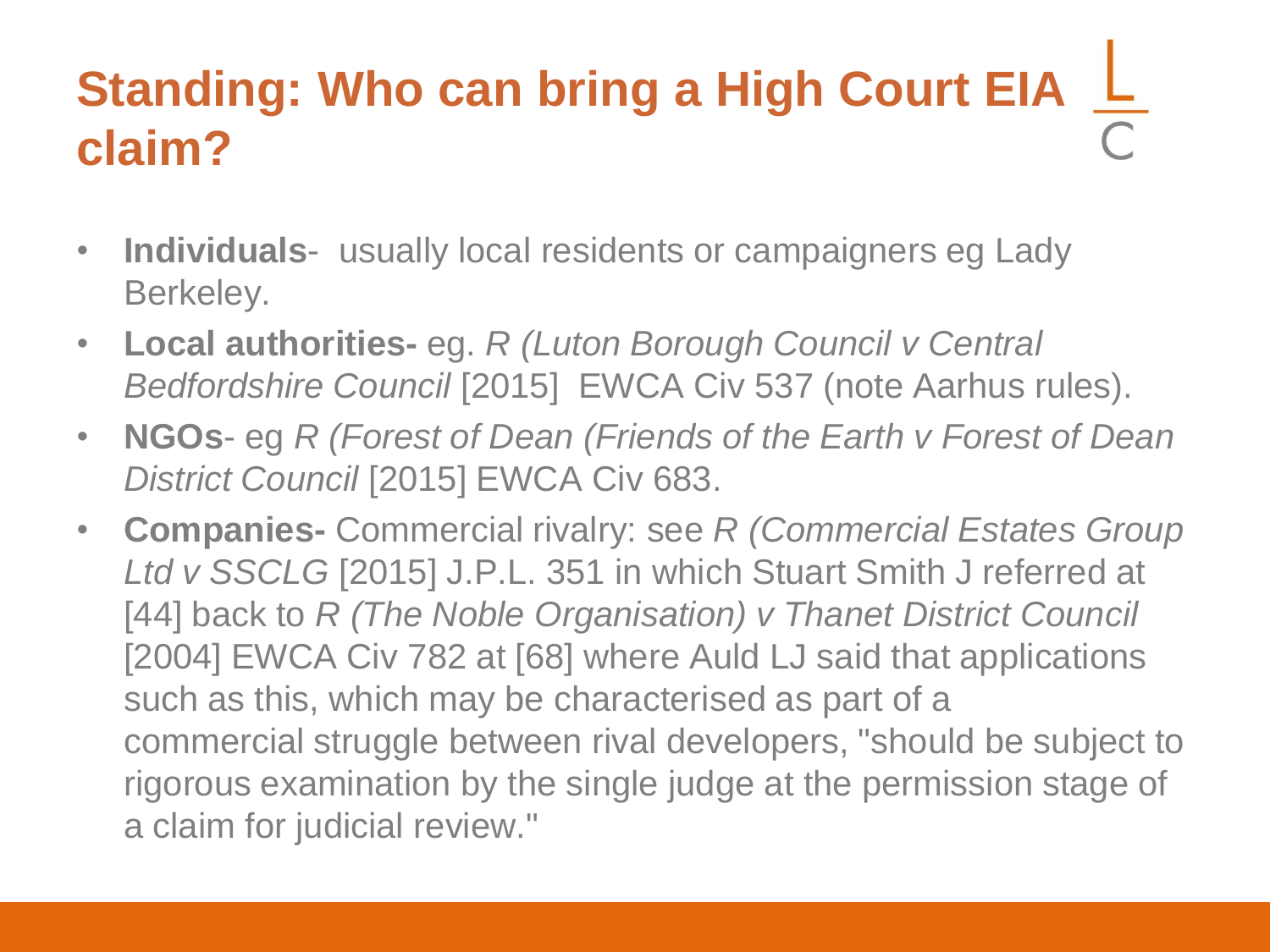# **Standing (2)**

### **Incorporated Associations:**

- Have general capacity to litigate eg. *Residents Against Waste Site Ltd v Lancashire CC* [2007] EWHC 2558
- Defendant submitted company lacked standing, as it was formed two days before bringing the claim for judicial review.
- In substance company represented the interests of local residents. Real issue: security for costs
- "persons aggrieved" formula from s. 288 TCPA 1990 not applicable to standing requirements for judicial review [17]
- Case represents the direction of travel in an "increasingly catholic view of *locus standi" (see R (On the Application Of) Plantagenet Alliance Ltd v Secretary of State for Justice* [2014] EWHC 1662 at [81])
- See also *R –v- Leicestershire County Council ex parte Blackfordby and Boothorpe Action Group Limited* [2001] Env LR 35 (Richards J) and *Herefordshire Waste Watchers Limited –v- Hereford Council* [2005] EWHC 191 (Admin) (Elias J).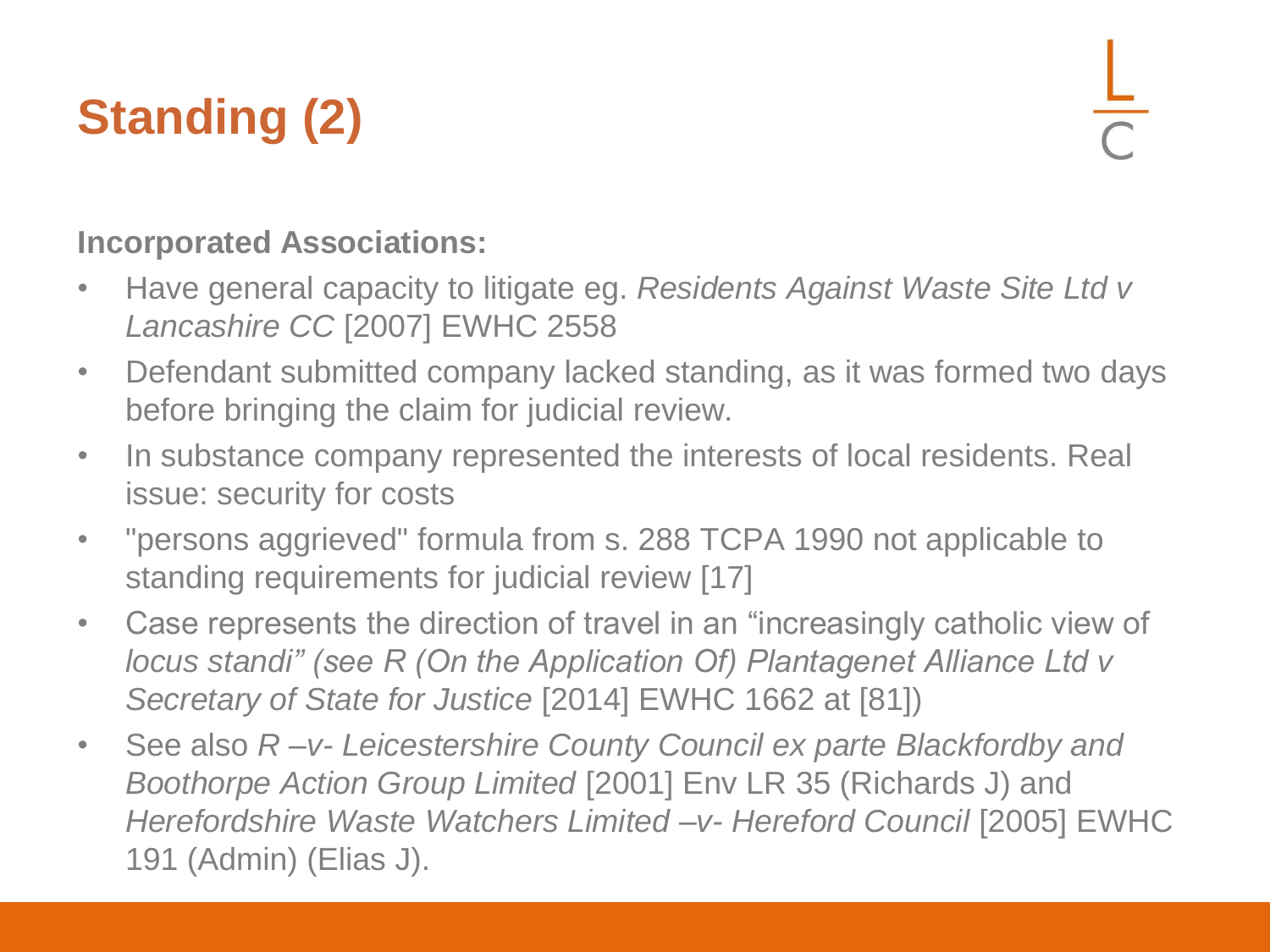# **Standing (3)**

### **Unincorporated Associations:**

- Can they bring a claim for judicial review?
- *"No": R v Darlington BC and Darlington Transport Company ex p the Association of Darlington Taxi Drivers (*1994): Lacked legal capacity to litigate at all (Auld J)
- Yes": *R v Traffic Commissioner for the north Western Traffic Area ex p 'Brake'* [1996] Turner J. J.R. invokes a supervisory jurisdiction to control excess of power. Not a knock-out.
- Real issue is security for costs.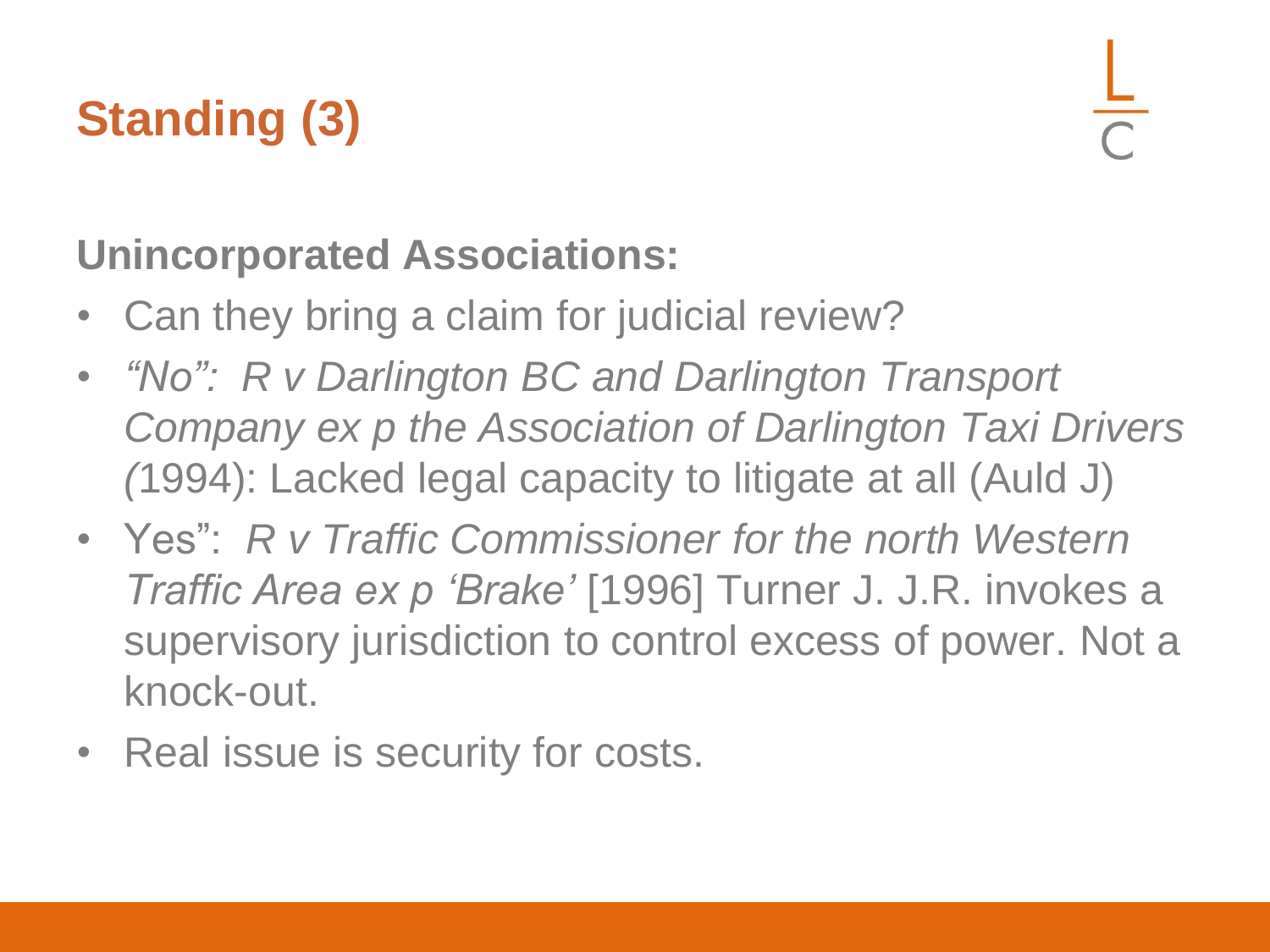# **Standing (3)**

• "**Person aggrieved"** formula found in section 288 TCPA 1990 (and also section 113 of the PCPA 2004): see *R (Mackman) v SSCLG* [2013] EWHC 3396 at [16] – [22]: Should not be interpreted restrictively: see *Walton* at [83]- [86].

(appeal dismissed on 09.07.15- [2015] EWCA Civ 716):

• Article10a of EIA Directive requires members of the public with a "sufficient interest" have access to a review procedure. Article 1(2) provides that environmental NGOs have a sufficient interest. Considered in *R (Ashton) v SSCLG* [2011] Env LR D7.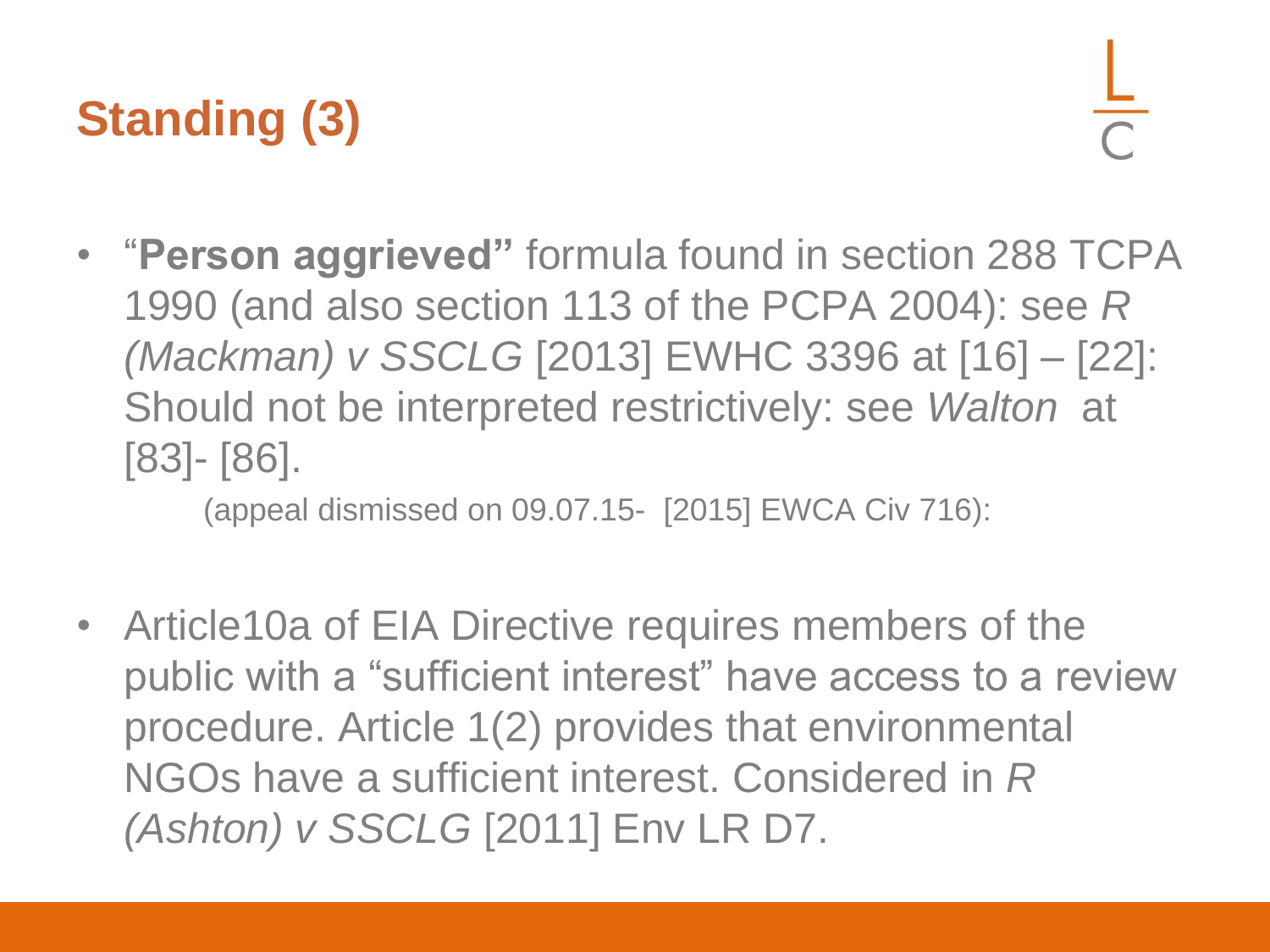# **Standing (4)**

**Put-Up Claimants; Substitute Claimants; Claims out of time**

**Broad Approach to Standing: see eg.** 

- *Edwards v The Environment Agency* **(CO/5702/2003)** (Keith J) not abusive for Edwards to front claim- LSC had seen fit to allow him to stand for whole community.
- *River Thames Society v FSS* [2007] JPL 782: Lady Berkeley substituted herself for River Thames Society as Claimant.
- *R (SDR) v Bristol City Council* **[2012] EWHC 859 (Admin): SDR** was originally "the only person prepared to put his head above the parapet in the prevailing atmosphere of intimidation and harassment". Later he discontinued the claim, but claimant "ABC" was allowed to bring a fresh JR well out of time.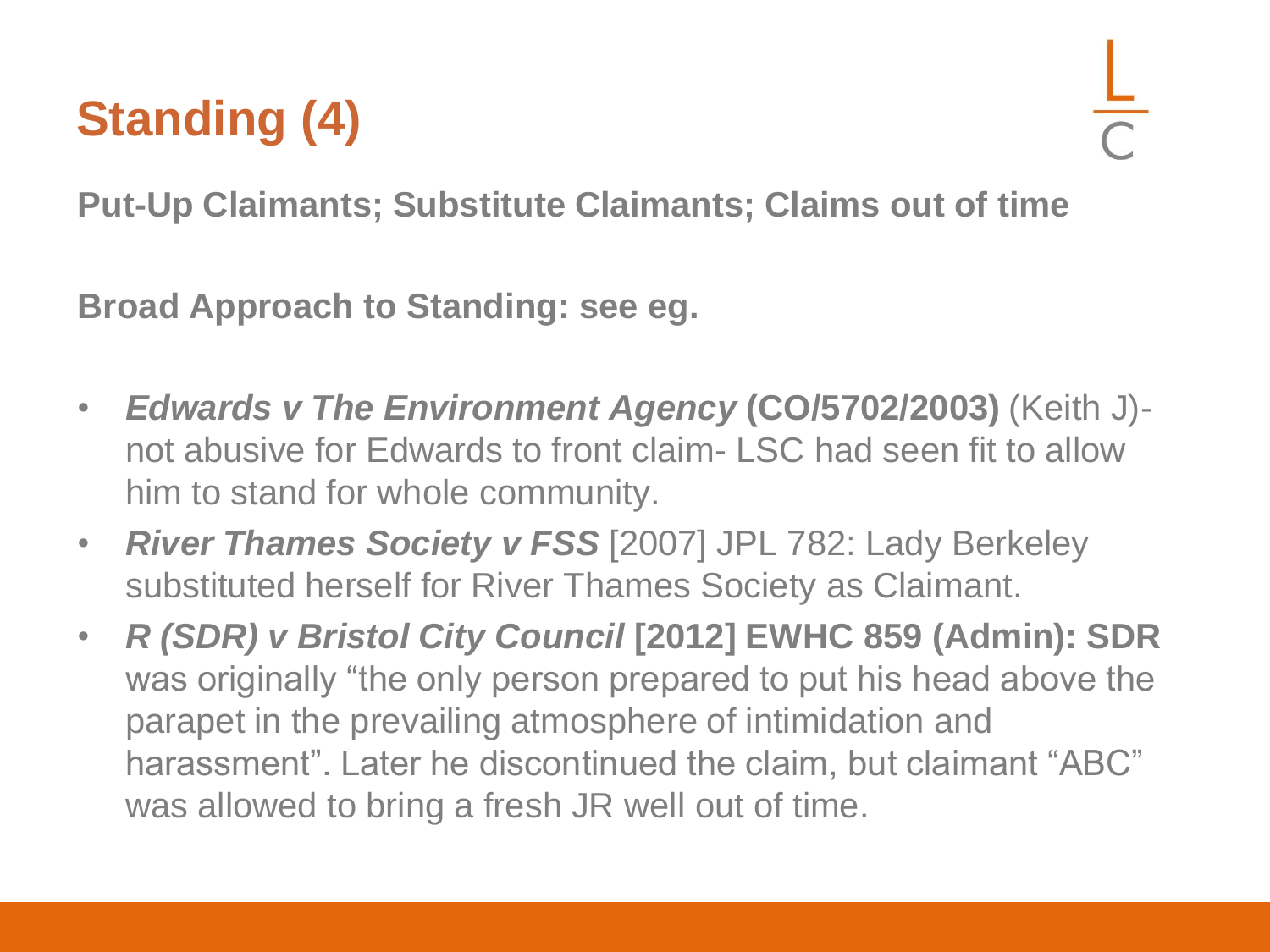# **2. Timing (1)**

### **Time Periods for High Court Claims and Appeals**

• CPR rule 54.5 (5):

"Where the application for judicial review relates to a decision made by the Secretary of State or local planning authority under the planning acts, the claim form must be filed not later than six weeks after the grounds to make the claim first arose"

- Otherwise "promptly and in any event within three months" (rule 54.5(1)).
- So no promptness requirement for planning JRs.
- Brings into line with section 288 of the Town and Country Planning Act 1990 and other statutory challenges with exception of section 289 TCPA which provides for an extendable four week period for enforcement appeals.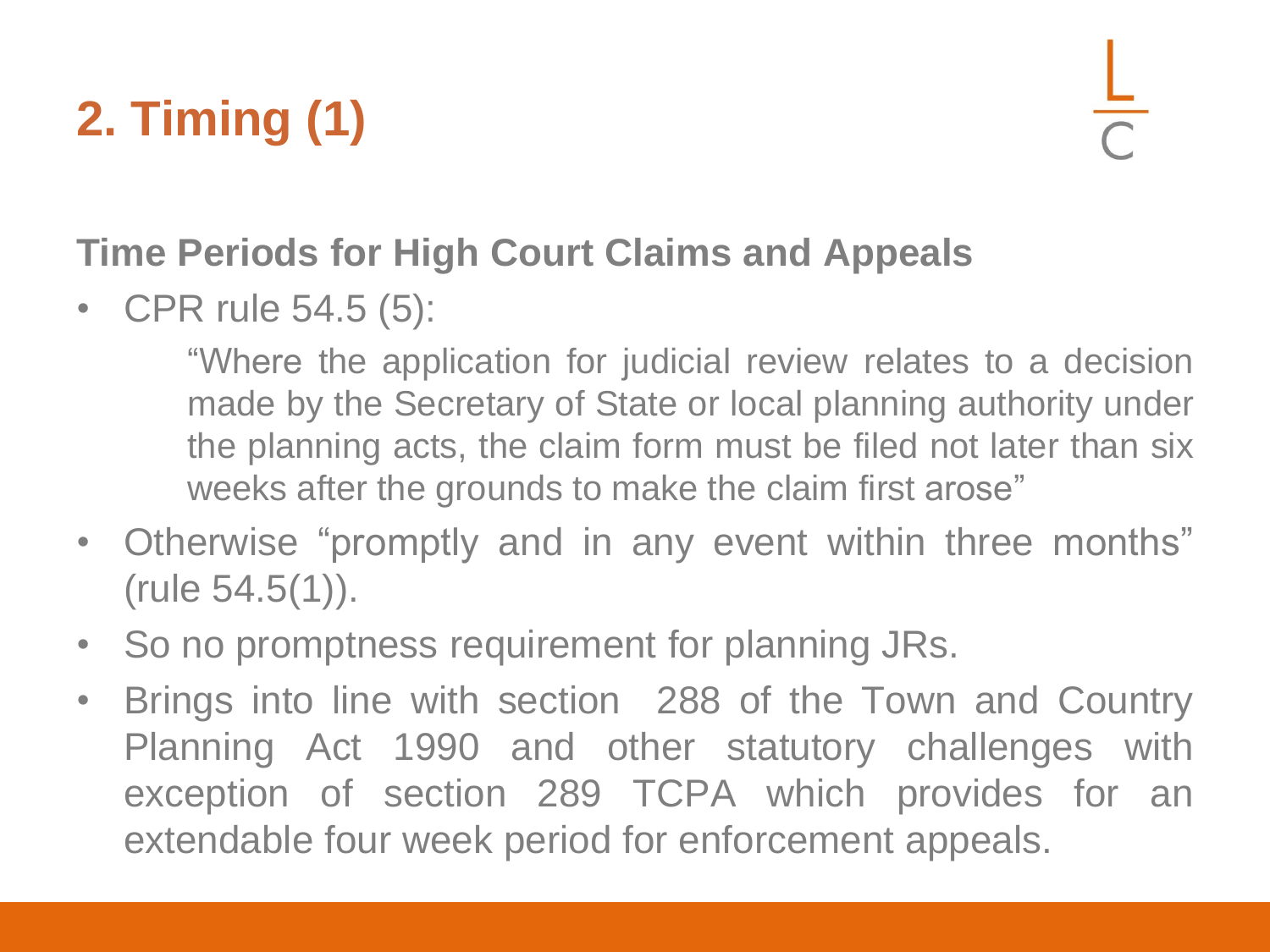# **Timing (2)**

#### **Pre-Action Protocol**

Addition to paragraph 6 of the pre-action protocol: "the parties should still attempt to comply with this protocol but the court will not apply normal cost sanctions where the court is satisfied that it has not been possible to comply because of the shorter time limits". Further, "This protocol will not be appropriate where the defendant does not have the legal power to change the decision being challenged.

#### **Target timescales for significant planning cases (PD 54E, para 3.4):**

a) applications for permission to apply for judicial review are to be determined within three weeks of the expiry of the time limit for filing of the acknowledgment of service;

b) oral renewals of applications for permission to apply for judicial review are to be heard within one month of receipt of request for renewal;

c) applications for permission under section 289 of the Town and Country Planning Act 1990 are to be determined within one month of issue;

d) substantive statutory applications, including applications under section 288 of the Town and Country Planning Act 1990, are to be heard within six months of issue; and e) judicial reviews are to be heard within ten weeks of the expiry of the period for the submission of detailed grounds by the defendant or any other party as provided in Rule 54.14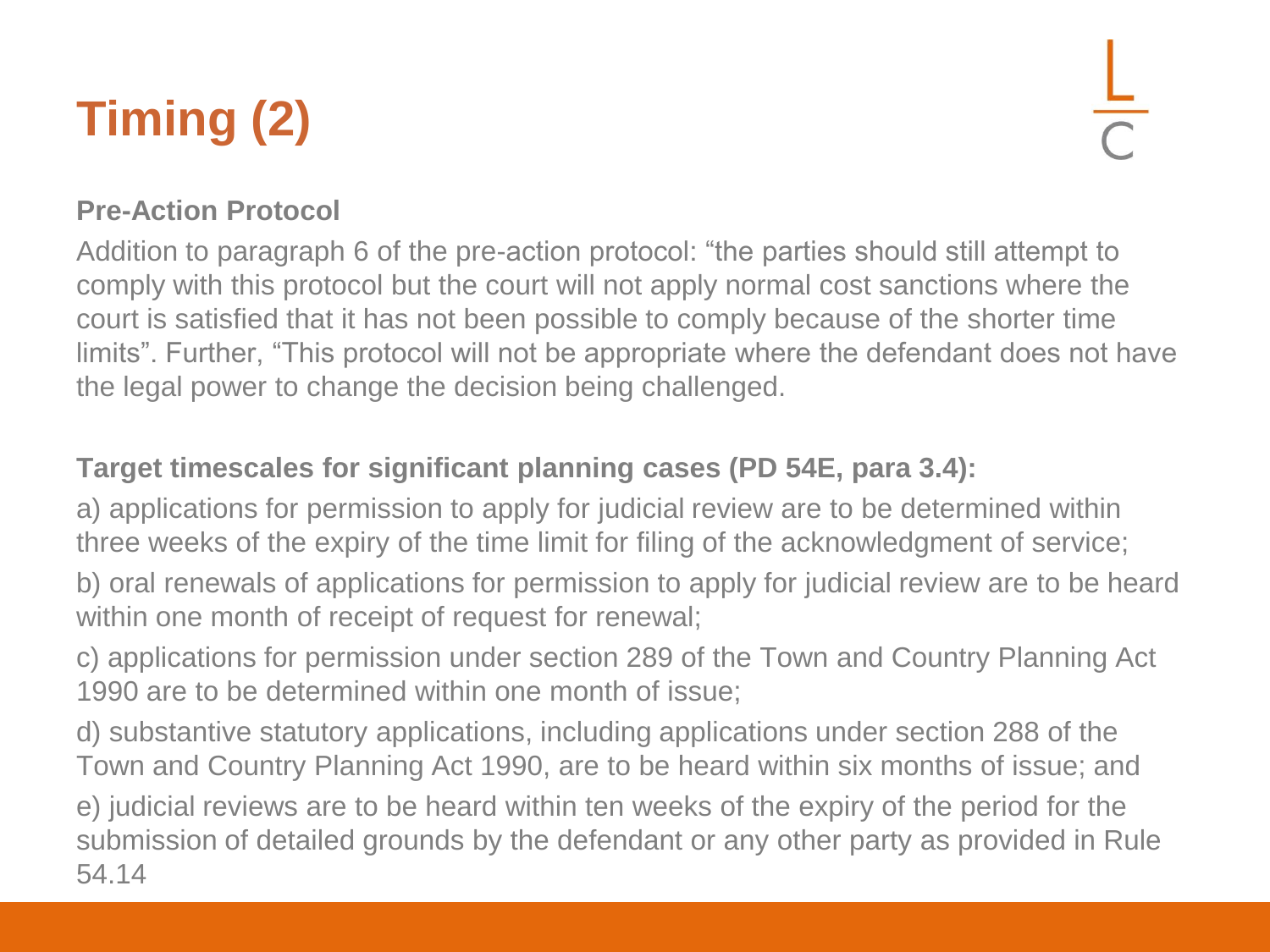# **Timing (3)**

#### *R (Blue Green London Plan***)** [2015] EWHC 495 (Admin);

The time limit for challenging orders granting development consent, which was calculated as a "period of six weeks beginning with the day on which the order is published" under section 118 of the Planning Act 2008 included the day on which the order was made. The court had no power to extend that time limit. Permission refused. (Ouseley J)

#### *R (Williams) v SSECC* [2015] EWHC 1202 (Admin);

Following the above judgment, the court did not have jurisdiction to hear a claim for judicial review of a development consent order where the claim had been issued one day after the expiry of the time limit in section 118 of the Planning Act 2008. The ways in which the secretary of state had publicised the order and the reasons for it, and notified interested parties, constituted publication for the purposes of s.118. There was no uncertainty about the period within which a challenge had to be commenced. Claim dismissed.

**NB** that by **section 92 of the Criminal Justice and Courts Act** section 118 has now been amended to eradicate this trap so that the six week period starts the day after the decision, not on the day.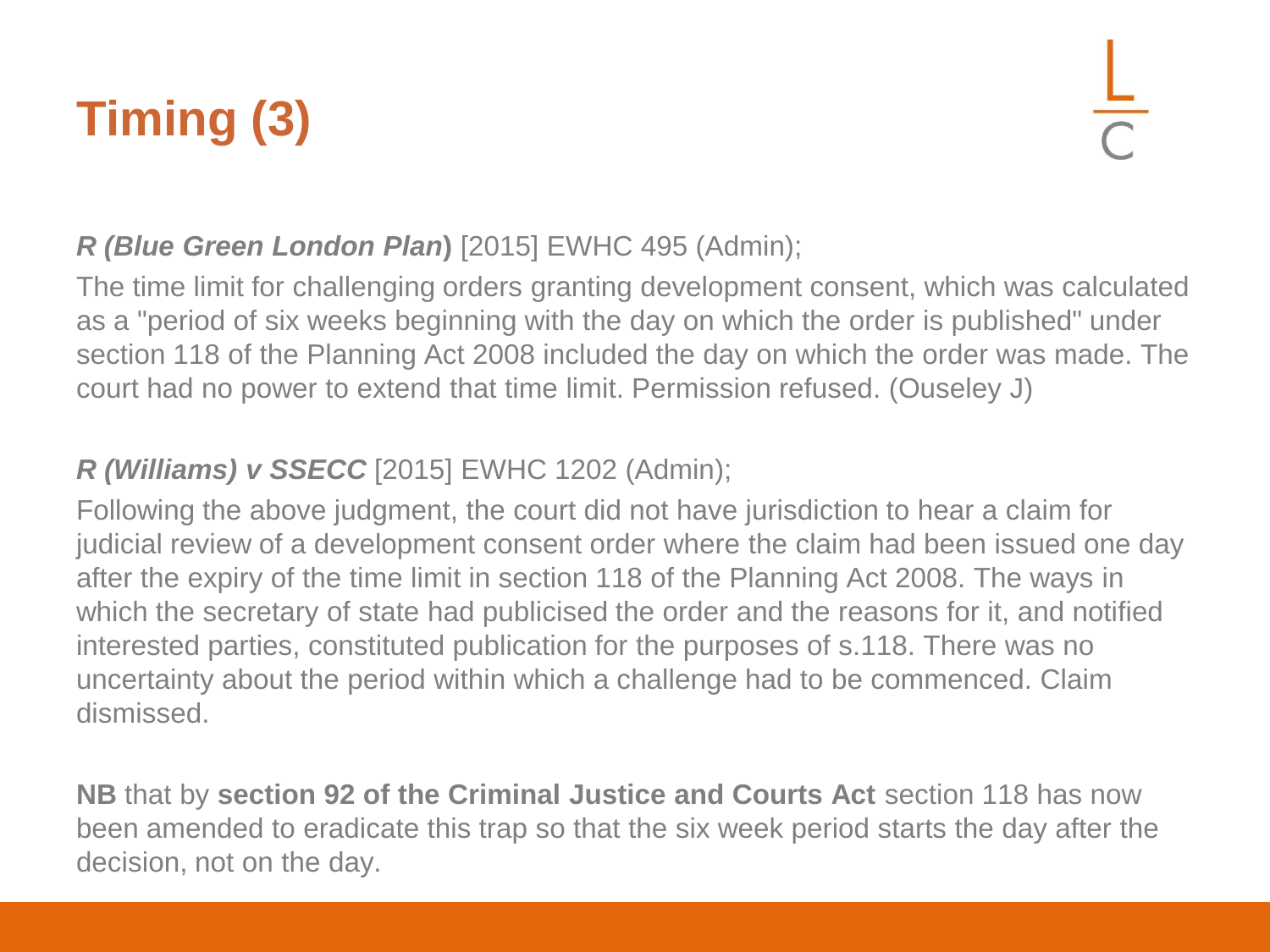# **Timing (4)**

### *R (Gerber) v Wiltshire Council* [2015] EWHC 524 (Admin)

- Challenge to planning permission for PV farm affecting the setting of a Grade II\* listed building. Already built by time of claim
- Screening Opinion: not EIA development. Court held screening opinion was flawed and could not say it would be the same if re-taken [75]
- Claimant also succeeded on three other grounds on failures to consult English Heritage; failures to take account of duty to preserve listed building and failure to properly consult the public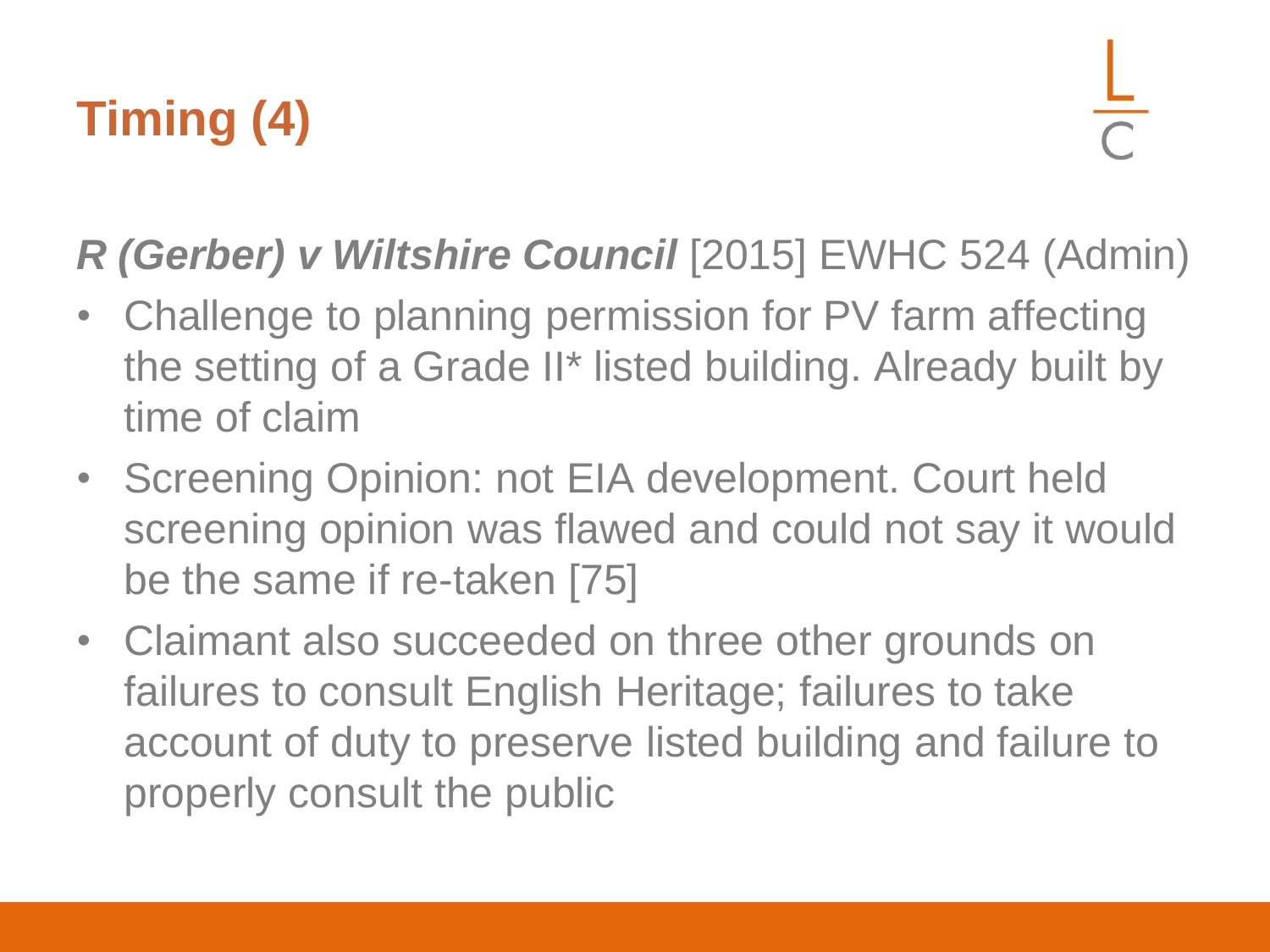## **Timing (5)-** *Gerber cont.*

- 
- Claim brought more than one year after the decision (pp 25.6.12; claim 20.6.14).
- At time of decision CPR 54.5(1) provided that claim must be brought "promptly and in any event within 3 months"
- Change from 3 months to six weeks for J.R. "emphasises the importance of promptness in bringing claims for planning cases" [77]
- Considered at [78] the guidance on delay in *Finn Kelcey v Milton Keynes*correct?
- Delay prior to March 2014 could not be criticised because Claimant hadwrongly- not been made aware by the Council of the planning application. Thereafter had to play catch-up. No neglect or lassitude [86].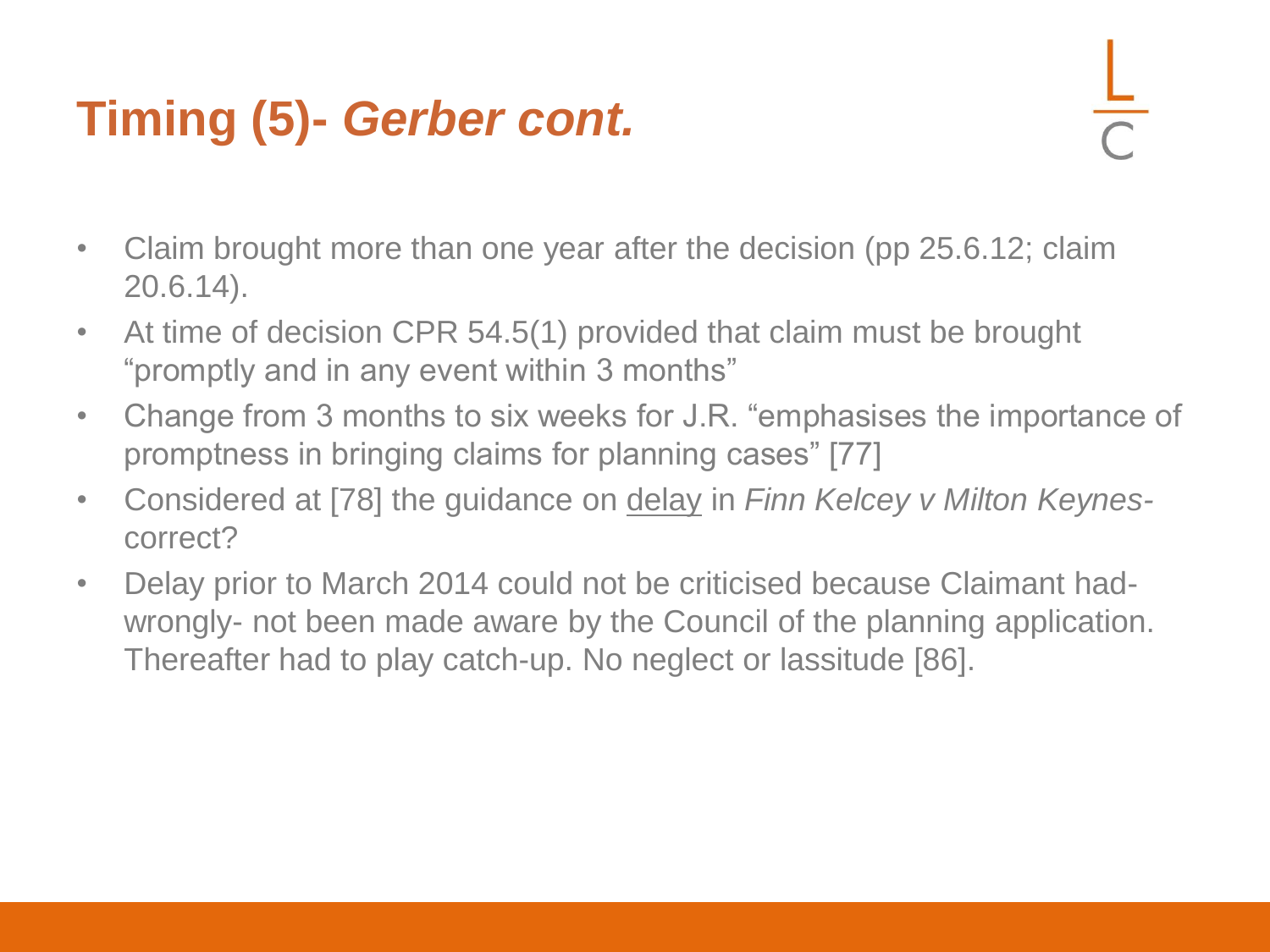## **Timing (6)-** *Gerber* **cont**

- Dove J's factors in favour of quashing:
	- Illegality of decision relating to important heritage assets [103]
	- Failure to comply with EIA Directive: screening an important safeguard and issue raised in this case one of substance not technicality [105].
	- Development not constructed in accordance with the permission [107]
- Dove J's factors against quashing
	- Serious financial prejudice would be suffered by the developer [93]; [108]
	- Importance of renewable energy [109]
	- Prejudice to good administration
- Granted a quashing order, not just declaratory relief. Contrast eg. *R (Macrae) v Herefordshire* [2012] EWCA Civ 457 at [31]
- Case s going to Court of Appeal.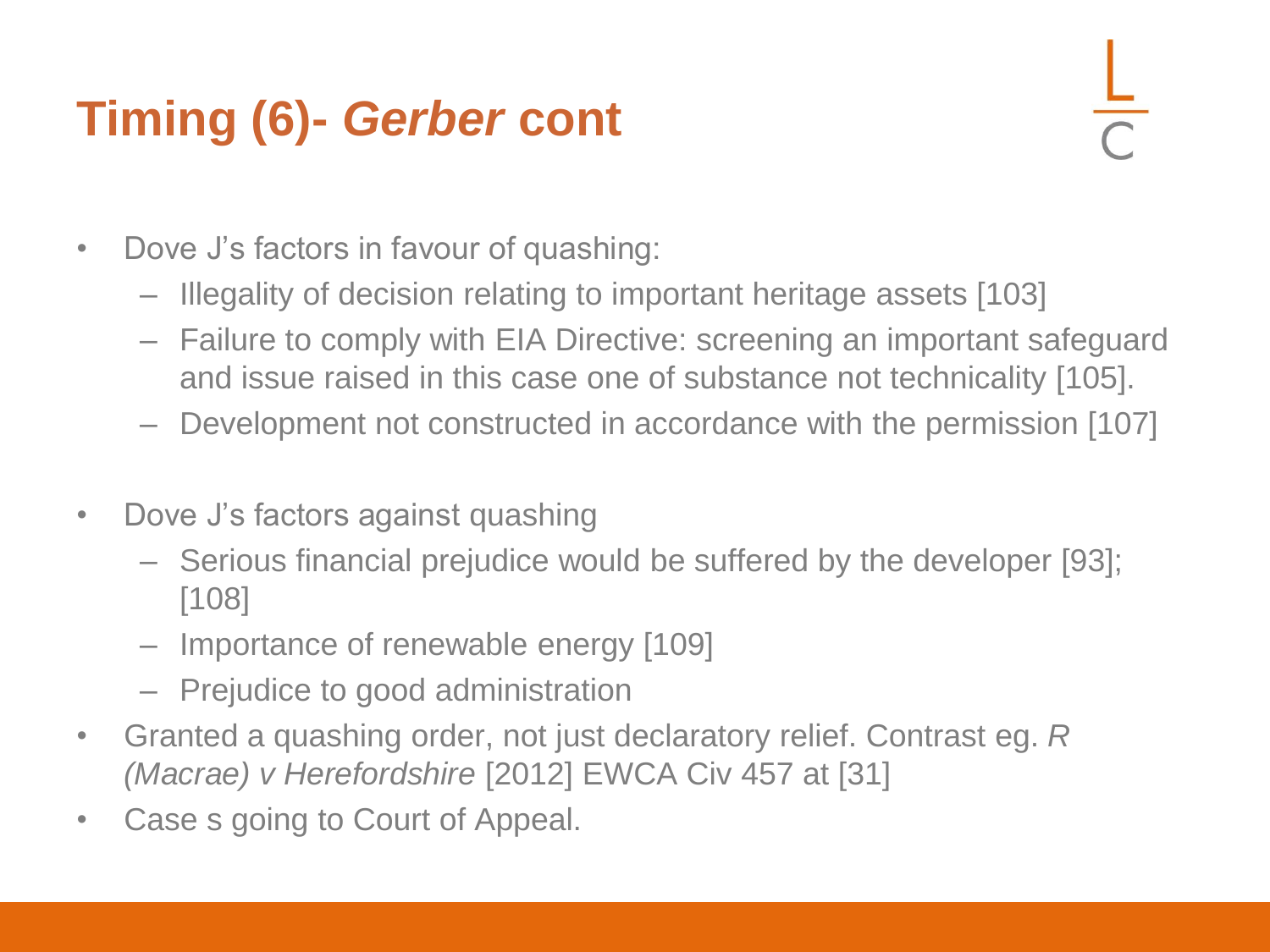### **Criminal Justice and Courts Act 2015**

• Section 91 and Schedule 16 to introduce a permission stage into various statutory challenges including sections 287, 288, 113 challenges- so "knock out blows" will become of more relevance (provisions not yet in force).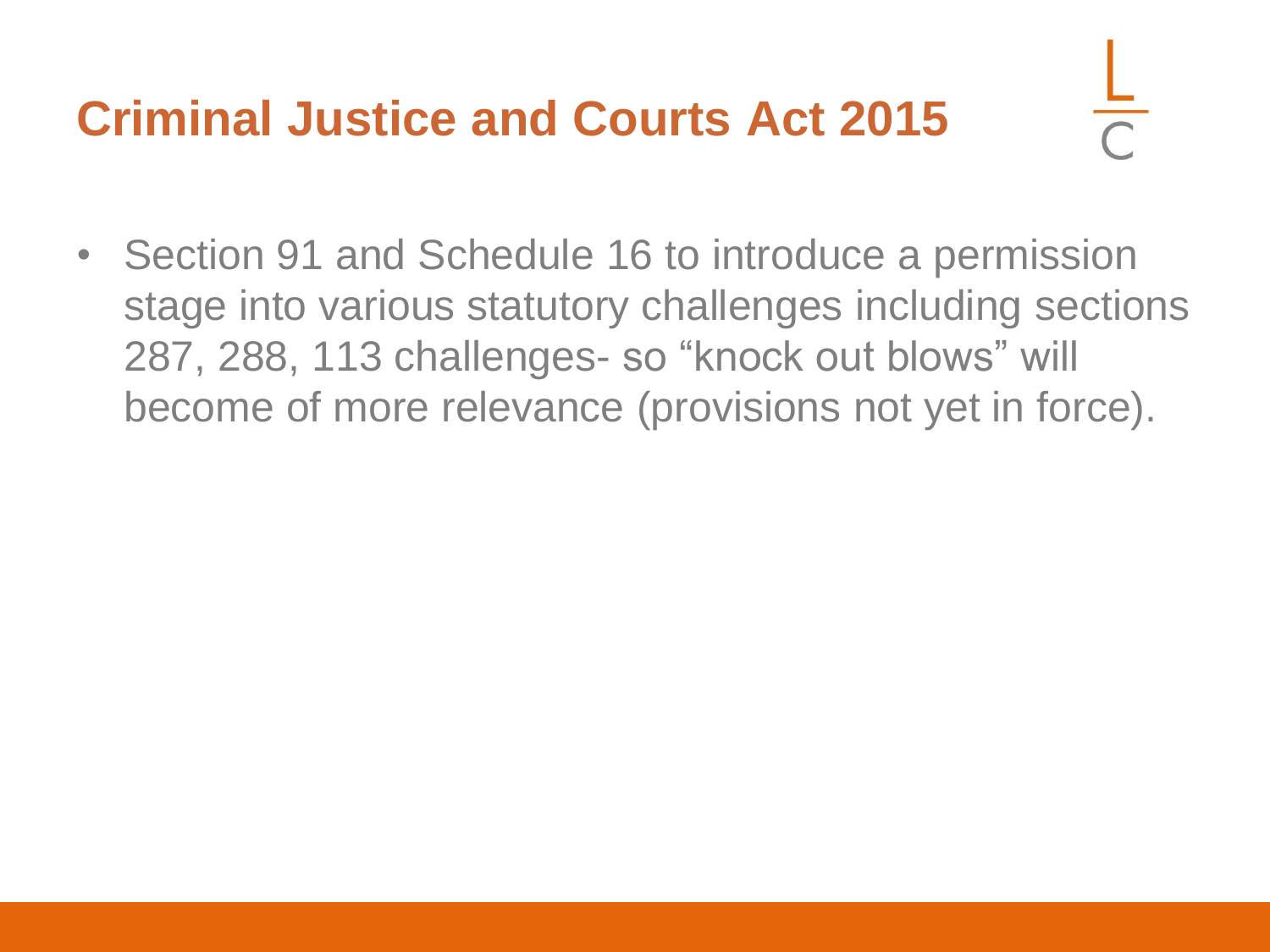### **3. Costs: Aarhus Claims**

- Rules on costs limits in "Aarhus Convention claims": **Part VII of CPR 45**
- "Aarhus Convention claim' means a claim for judicial review of a decision, act or omission all or part of which is subject to the provisions of [Aarhus Convention] including a claim which proceeds on the basis that the decision, act or omission, or part of it, is so subject (CPR 45.41)
- CPR 45.42 allows for "opt out" from rules on costs limits by Claimant
- CPR 45.43 provides for a limit to be prescribed in the Practice Direction, which may prescribe different amounts for different "nature of claimant". Current limit is £5,000 where "claimant is claiming only as an individual and not as, or on behalf of, a business or other legal person" and £10,000 in all other cases (see PD para 5.1)
- Reciprocal cap (i.e. cap on amount Claimant can recover) is £35,000 (PD para 5.2)
- CPR 45.44 allows for challenge to whether an Aarhus claim
- If Court finds *not* an Aarhus claim, no order as to costs
- f Court finds it is an Aarhus claim, D pays C's costs on the indemnity basis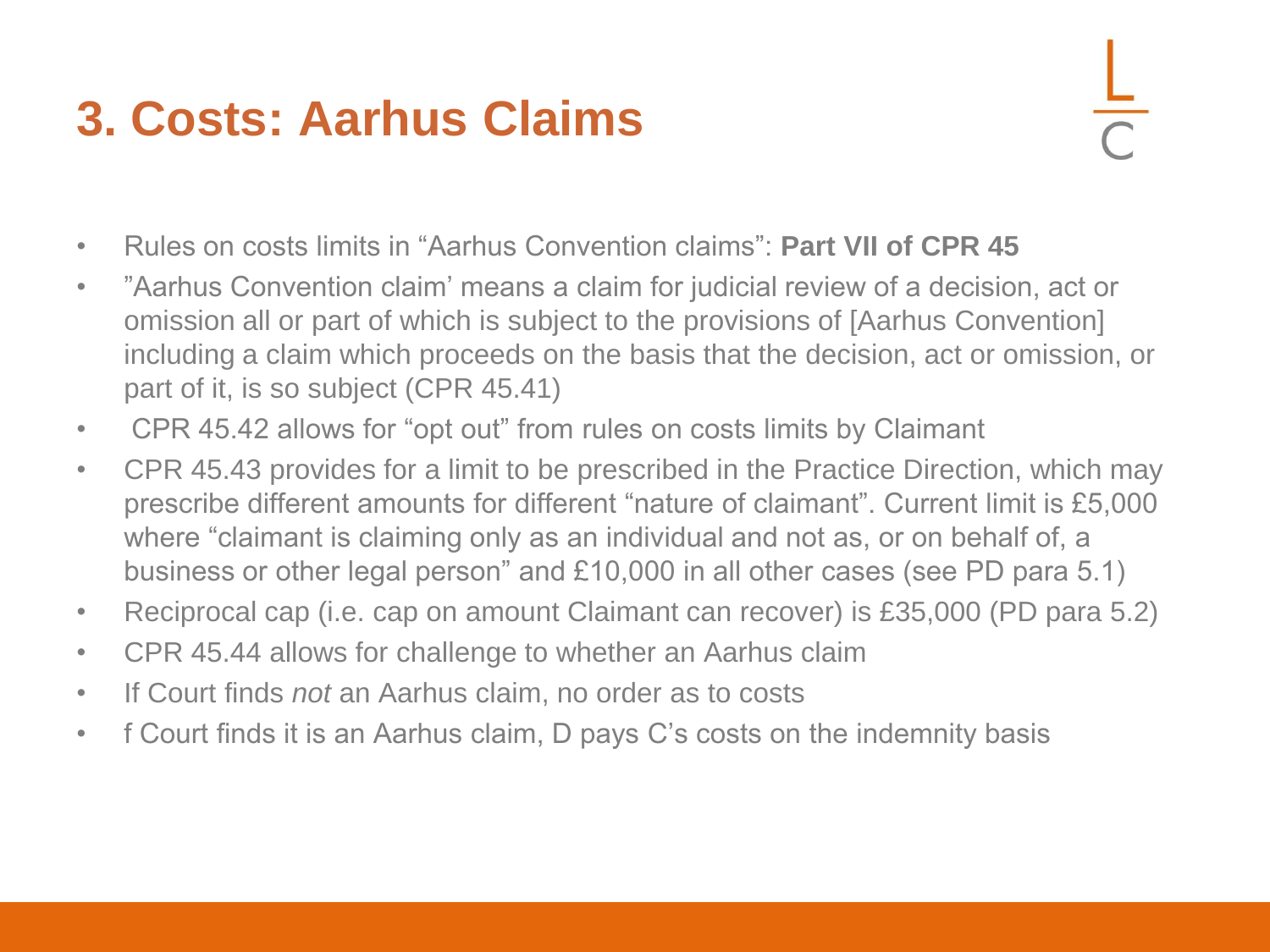## **Costs:** *Venn (1)*

- *Venn v SSCLG* [2015] 1 W.L.R. 2328 (CA)
- Claim under section 288 TCPA 1990
- Judge below held claim concerned environmental matters within the scope of Aarhus Convention, but was not an Aarhus claim under the new rules because brought under section 288 not by judicial review.
- She made a ' bespoke' protective costs order in any event.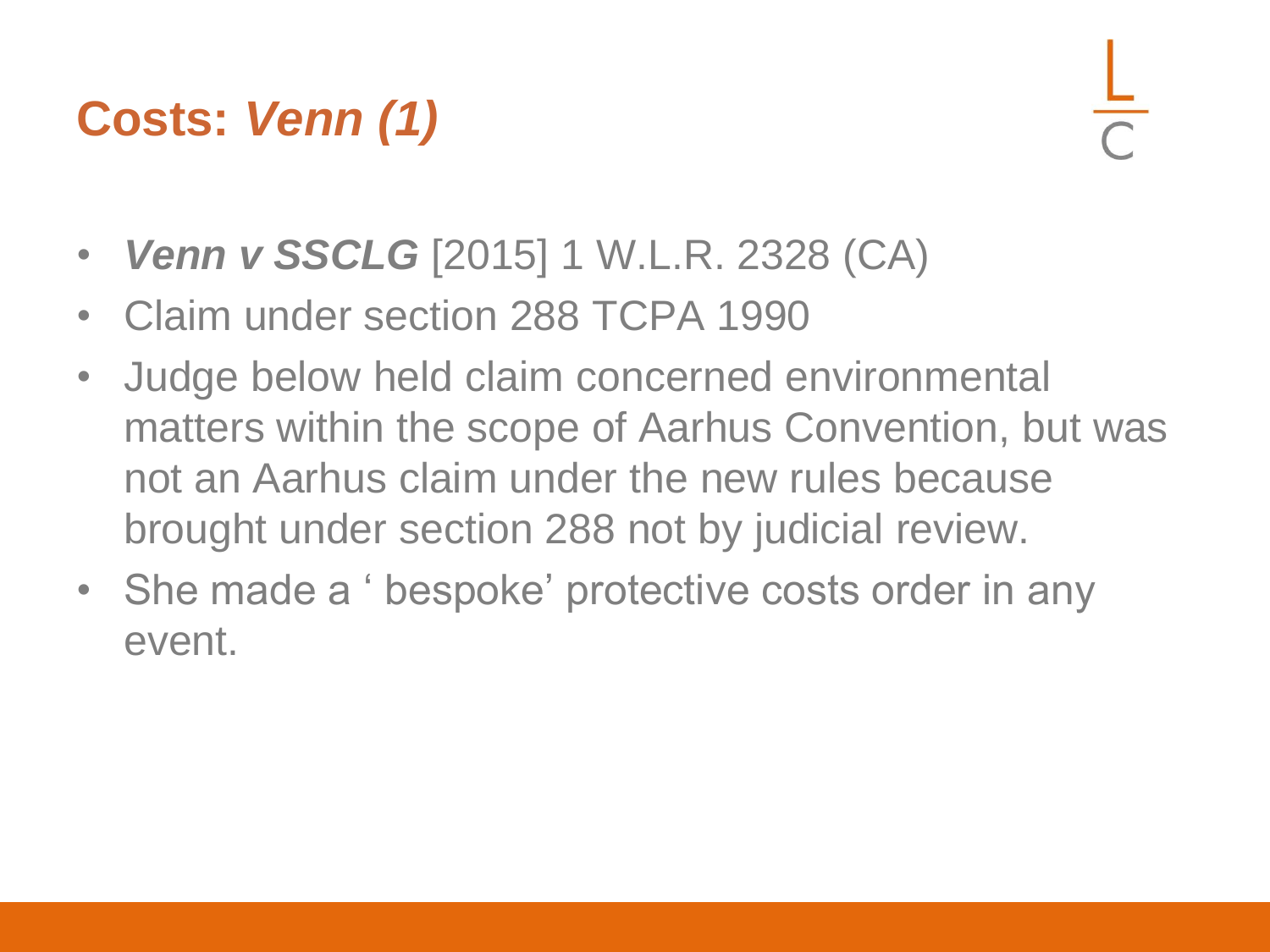## **Costs:** *Venn (2)*

- Court of Appeal agreed this claim was within the scope of the Aarhus Convention, and agreed it was not within the scope of the new Aarhus rules.
- Agreed that the claim did not fall within the strict terms of CPR 45.41.
- Claim *was not* a case affected by an EU Directive (not an EIA based claim). *And so [R \(Corner House Research\) v Secretary of State for Trade and](http://login.westlaw.co.uk/maf/wluk/app/document?src=doc&linktype=ref&context=12&crumb-action=replace&docguid=I78E8FA10E42811DA8FC2A0F0355337E9)  [Industry \[2005\] 1 WLR 2600](http://login.westlaw.co.uk/maf/wluk/app/document?src=doc&linktype=ref&context=12&crumb-action=replace&docguid=I78E8FA10E42811DA8FC2A0F0355337E9)* applied: see further *[R \(Garner\) v Elmbridge](http://login.westlaw.co.uk/maf/wluk/app/document?src=doc&linktype=ref&context=12&crumb-action=replace&docguid=IAA5EADD0BB9F11DFB6A7C6B46B6E8F2B)  [Borough Council \[2012\] PTSR 250](http://login.westlaw.co.uk/maf/wluk/app/document?src=doc&linktype=ref&context=12&crumb-action=replace&docguid=IAA5EADD0BB9F11DFB6A7C6B46B6E8F2B)*.
- Claimant argued the new rules in CPR 45.41 moved the goalposts: the judge had been right to grant a PCO since if this were a grant of planning permission by a local planning authority costs protection would be automatic. The form by which the Claim was brought was irrelevant and so the court should fill in the omission of the rules.
- Alternative, the Claimant said was that the UK would remain in breach of the Aarhus Convention.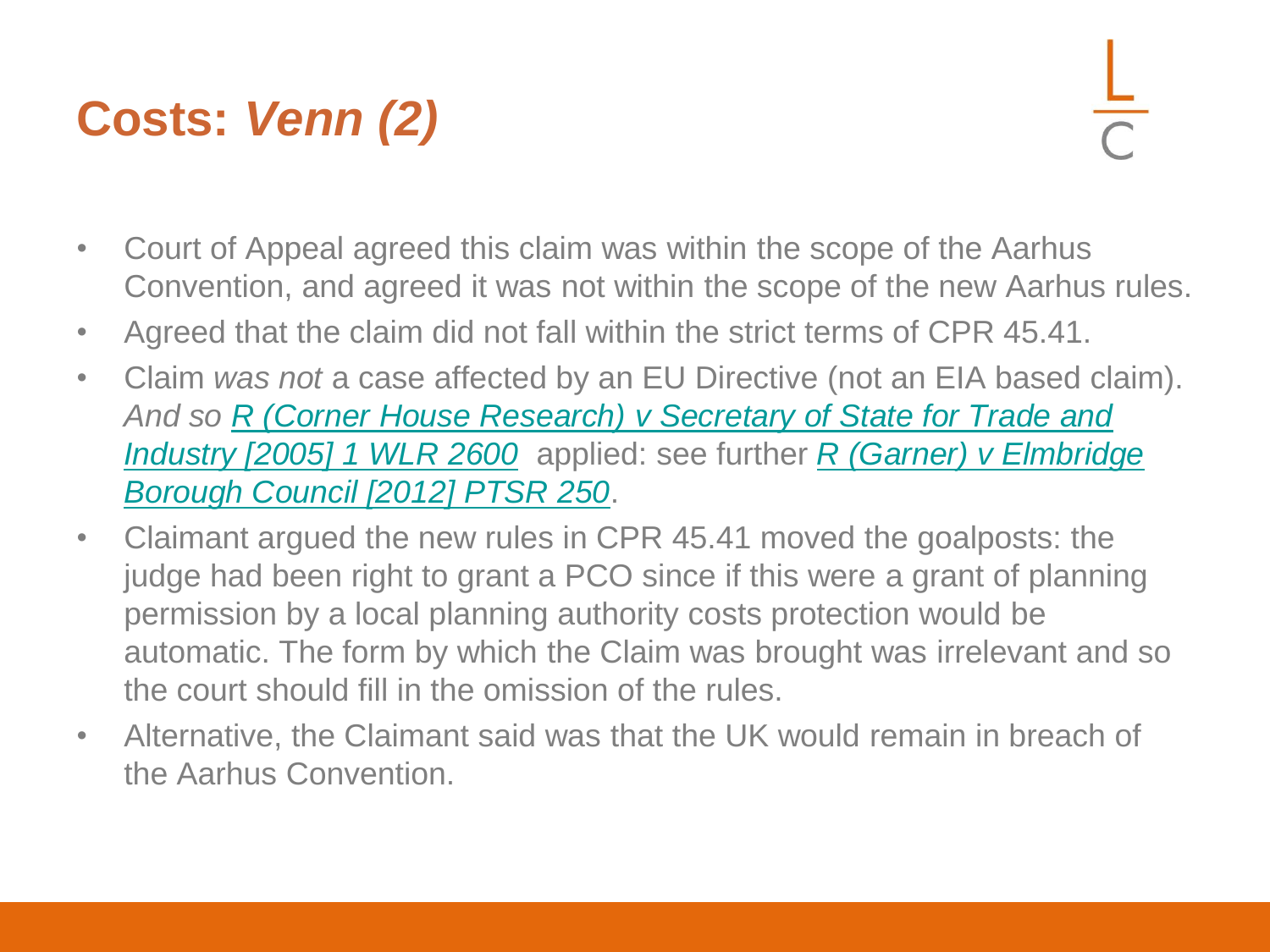## **Costs:** *Venn (3)*

- Court held however that the costs protection regime introduced by CPR r [45.41](http://login.westlaw.co.uk/maf/wluk/app/document?src=doc&linktype=ref&context=12&crumb-action=replace&docguid=I42FEE420A9C011DFAFD3883483C84CE7) is not compliant with the [Aarhus Convention](http://login.westlaw.co.uk/maf/wluk/app/document?src=doc&linktype=ref&context=12&crumb-action=replace&docguid=IFFE1BBC09CDF11E293E9DC531264223C) in so far as it is confined to claims for judicial review and excludes statutory appeals and applications.
- A costs regime for environmental cases falling within the [Aarhus Convention](http://login.westlaw.co.uk/maf/wluk/app/document?src=doc&linktype=ref&context=12&crumb-action=replace&docguid=IFFE1BBC09CDF11E293E9DC531264223C) under which costs protection depends, not on the nature of the environmental decision or the legal principles upon which it may be challenged, but on the identity of the decision-taker, is systemically flawed in terms of compliance with the Convention [34]
- If the flaw is to be remedied, action by the legislature was necessary.
- Note the new rules do not cover Appeals either, so there may be anomalous outcomes there too. See *Edwards* (SC) [2014] 1 W.L.R. 55 in which SC said that "the same principles should be applied to the assessment at each stage, taking account of costs previously incurred"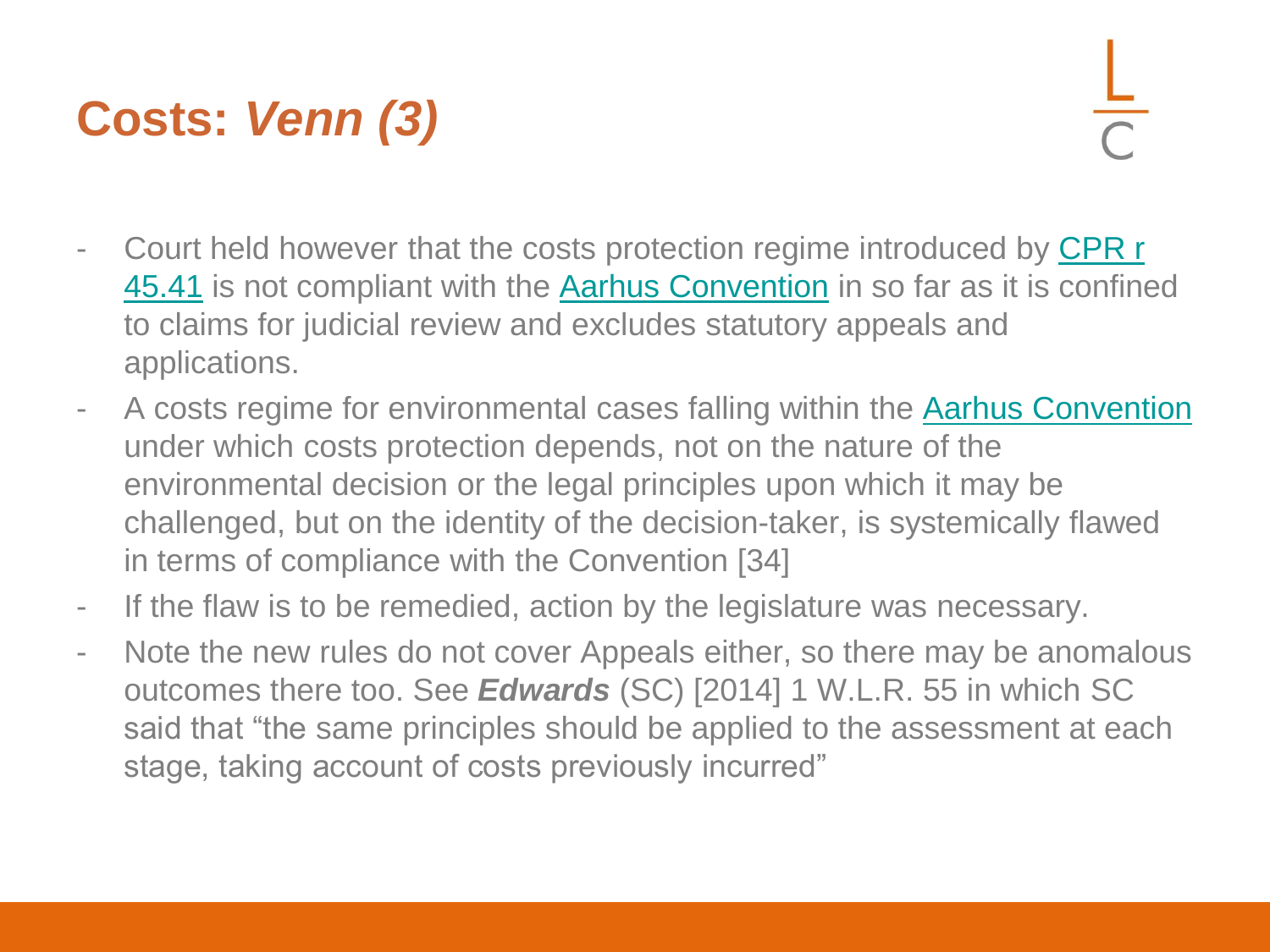### **Some More Costs Protection Cases**

**R (Kendall) v Rochford D C** [2015] Env. L.R. 21: Lindblom J made a PCO following *Venn* in High Court. Does not say so, but looks as though he would not have done in light of CA in *Venn*. See paragraph [3].

**R (HS 2 Alliance) v SST [2015] 2 Costs L.R. 411**: A local authority was entitled to the costs protection conferred by CPR r.45.41.

**Luton Borough Council v Central Bedfordshire Council [2015] EWCA Civ 537**: "Luton BC's claim qualified as an Aarhus Convention claim for the purposes of the special costs regime for such claims (set out in CPR 45.43 and associated Practice Direction). Luton BC and CBC made an agreement that any costs order to be made as between them should be for a nil amount. However, the interested parties were not a party to that agreement and were in no way bound by it. The judge was fully entitled to award the interested parties their costs of preparing the acknowledgement of service, in line with ordinary principles as identified by him. The costs awarded were at a level well below the maximum costs award permissible in respect of an Aarhus Convention claim under the Rules."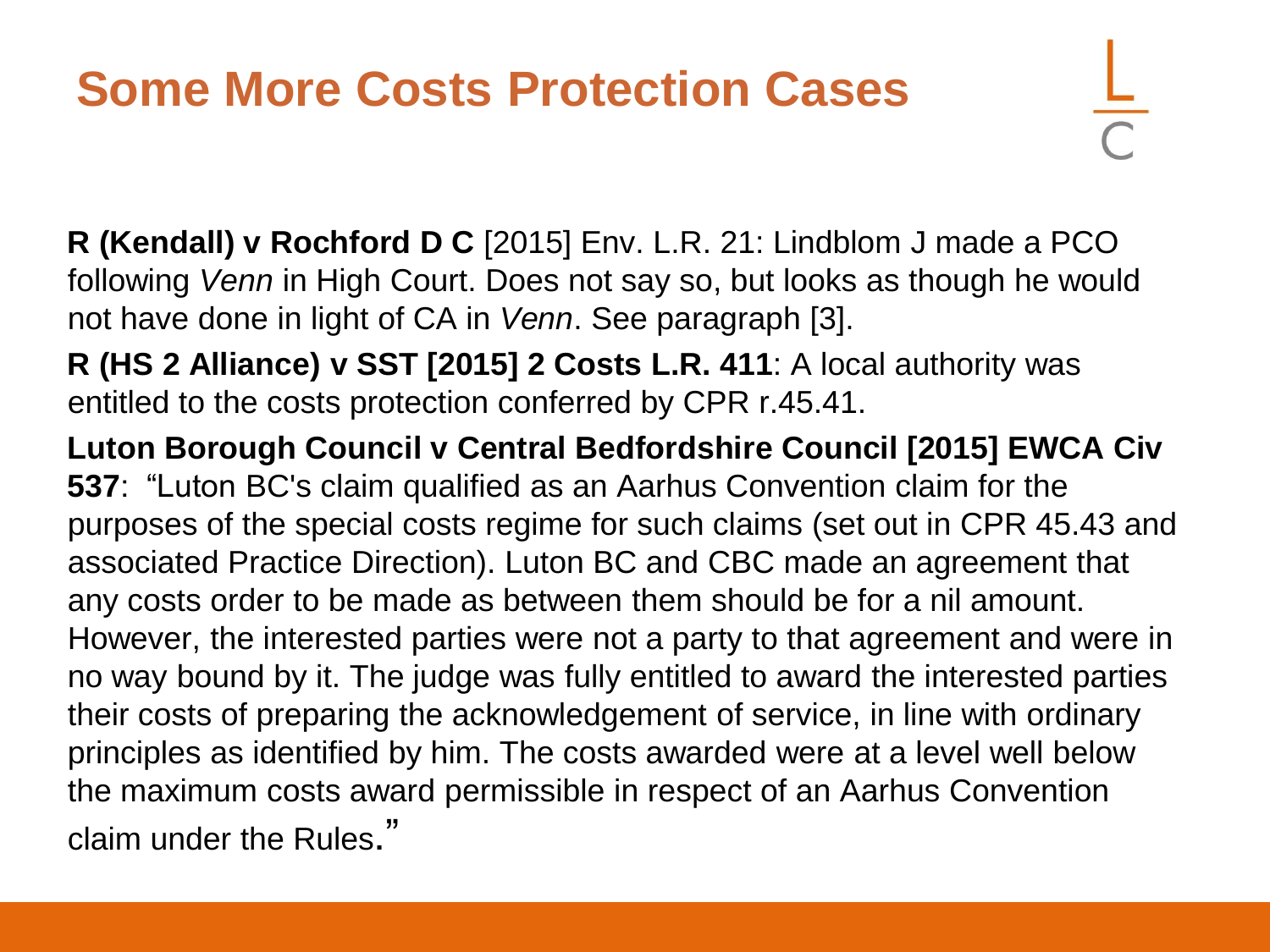### **Costs:**

# **Criminal Justice and Courts Act 2015**

- Sections 88-90 make provision about cost capping orders in judicial review (only).
- Not yet in force.
- Costs Capping Orders will only be allowed in accordance with rules of court made pursuant to these provisions when in force
- Intended to limit availability of costs capping by regulating financial criteria for qualification and tightly defined public interest test
- Seem on their face to require some thought as to consequences of *Edwards* (CJEU) [2013] 1 W.L.R. 2914 which emphasises "affordability" is not purely subjective.
- Appear to make reciprocal caps mandatory. May be an issue thereconsidered but not resolved in Case C-530/11 *Commission v UK*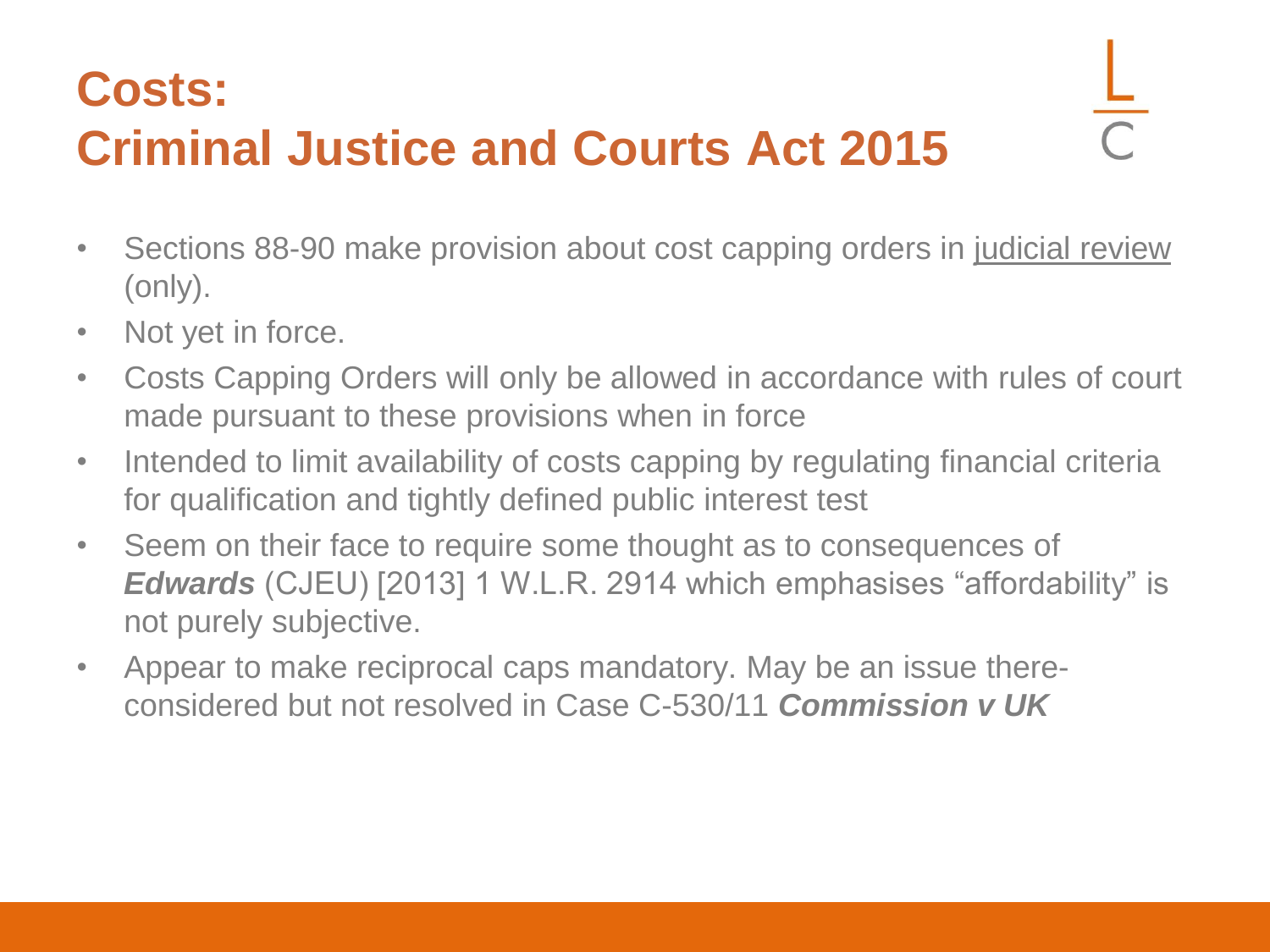## **4. Totally Without Merit**

**CPR rule 54.12(7):** 

"Where the court refuses permission to proceed and records the fact that the application is totally without merit in accordance with rule 23.12, the claimant may not request that decision to be reconsidered at a hearing"

#### **Commercial Estates Group Ltd v Secretary of State for Communities and Local Government [2015] J.P.L 351 (see [45]-47])**

- It would not be appropriate for a Judge on a renewal application to amend the terms of an order given on the papers in an attempt to give different expression to what he or she thinks that order meant or implied…
- The main purpose of certifying an application to be TWM on the papers is to prevent oral renewal. So futile at an oral renewal hearing which has, by definition already happened, and by which point no appeal to Court of Appeal is possible.